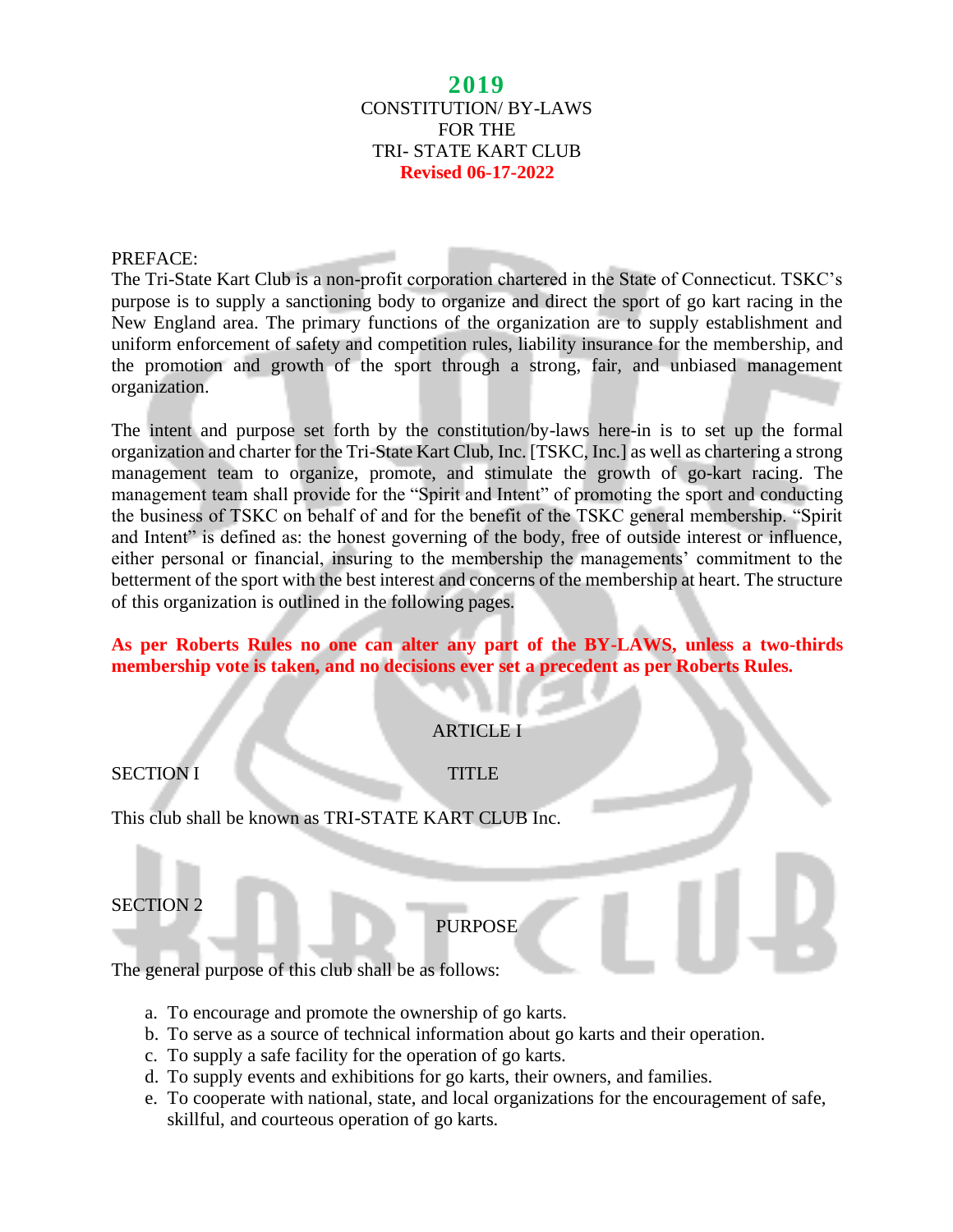#### SECTION 3

This club shall not have the power to dissolve itself if there are five (5) active members.

#### SECTION 4

No secondary organization or affiliation will exist without the approval of the trustees, officers, and the membership.

#### ARTICLE II

SECTION 5

#### **OFFICERS**

- a. The elected officers of this club shall be the President, Vice President, Secretary, and Treasurer. Candidates for all offices must have been a member in good standing.
- b. Officers will attend scheduled monthly Trustees meetings.
- **c. In between meetings the E-Board has a maximum of \$500, that can be used for emergency funds other than normal operating cost with the Trustees approval.**
- **d. All funds used must be documented with receipts.**
- **e. To receive reimbursement for any purchases, you must give a receipt and a completed expense report.**

### SECTION 6

## **TRUSTEES**

a. The Trustees shall consist of five (5) active members. The term of a Trustee will be indefinite unless a Trustee withdraws or a majority of three (3) Trustees vote to replace one of their board members for the good of the club. If a Trustee is to be replaced, a nomination for the replacement of a Trustee can be made by the Trustees or a member of the club and must be approved by the membership. A nominee must be present to accept the nomination. The nominee must have been a member of the Tri State Kart Club for a minimum of (2) years past or present to be nominated as a trustee.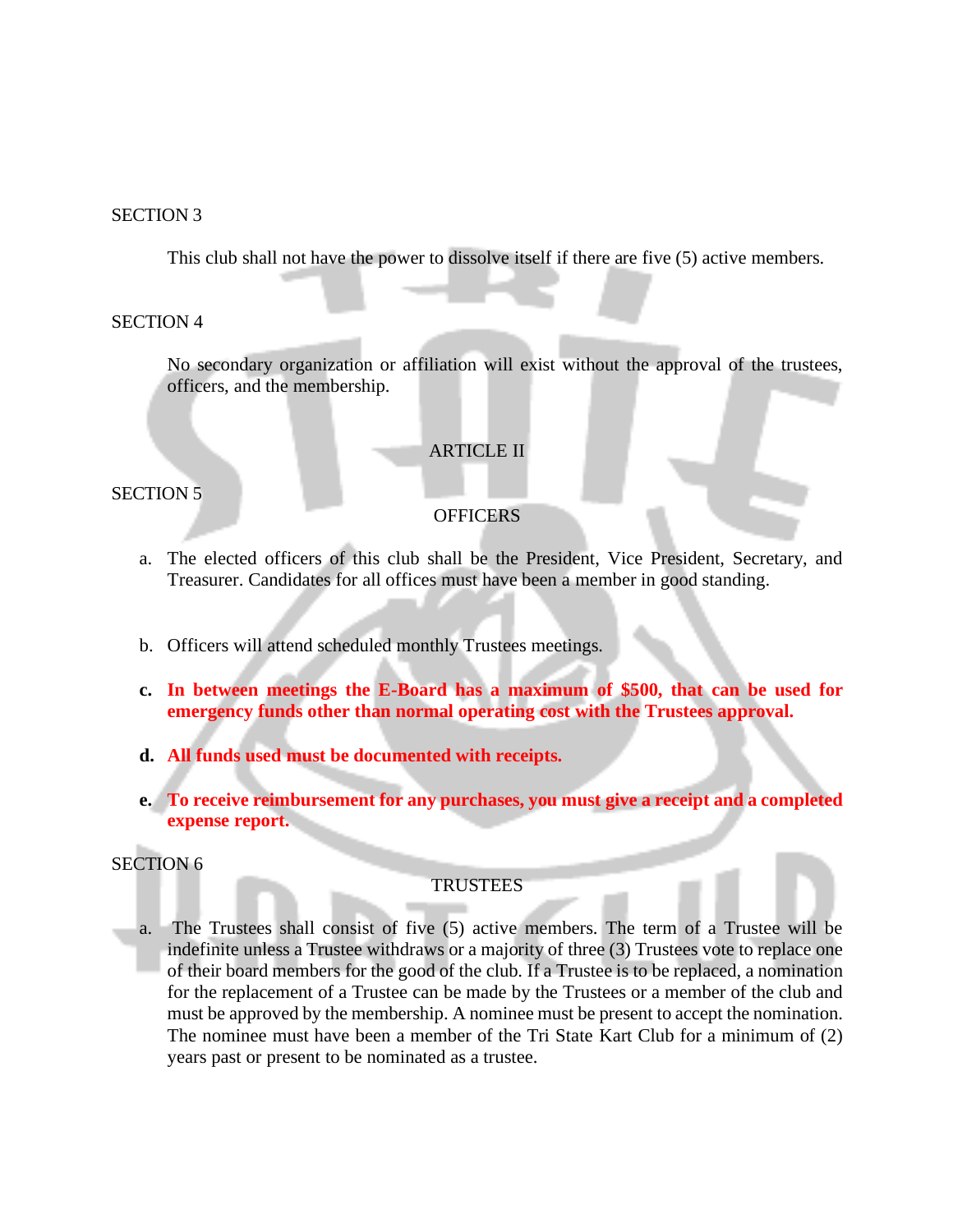- b. A trustee may not simultaneously hold an officer position and a Trustee position.
- **c. The Trustees have a maximum of \$1,000, that can be used for emergency funds other than normal operating cost.**
- **d. All funds used must be documented with receipts.**
- **e. To receive reimbursement for any purchases, you must give a receipt and a completed expense report.**

## **Rules Committee:**

**A vote of confidence is given to the five members of the Committee. The Committee is made up of 5 Club Members in good standings. An E-Board Member who is not currently on the Rules Committee and a Tech Official must be present when rules are being voted on or being changed.**

**If a vacancy on the Rules Committee, Nominees will be given to the remaining members of the rules committee. The remaining 4 Rules Committee Members, a Tech Official and 2 E-Board Members who are not currently on the Rules Committee will chose the replacement.**

**All By-Law changes must be brought to the attention of the Memberships.**

SECTION 7

## ELECTIONS

### **The President will open the NOMINATIONS with the reading of the RULES to be elected.**

- **a.** The Executive Board members, President, Vice President, Secretary, and Treasurer shall be elected at the December club meeting and shall be installed at the January meeting. Nominations for these positions will be taken at the November meeting from members in attendance. A nominee must be present to accept the nomination. The nominee must have been a member of the Tri State Kart Club for a minimum of two (2) full consecutive years to hold any Executive Board Position (President, Vice President, Secretary or Treasurer). **A person may be nominated with less than two years with a two-thirds vote by members only.**
- **b. Once nominations are open and the following election date is changed, due to unforeseen circumstances (storm, work, vacation, or family emergency). Then once the new date is set, a nominated person DOES NOT have to be present because of earlier commitments.**
- **c. If a TIE vote, the vote will take four tries, after the fourth try and still a tie, then the TRUSTEES will decide.**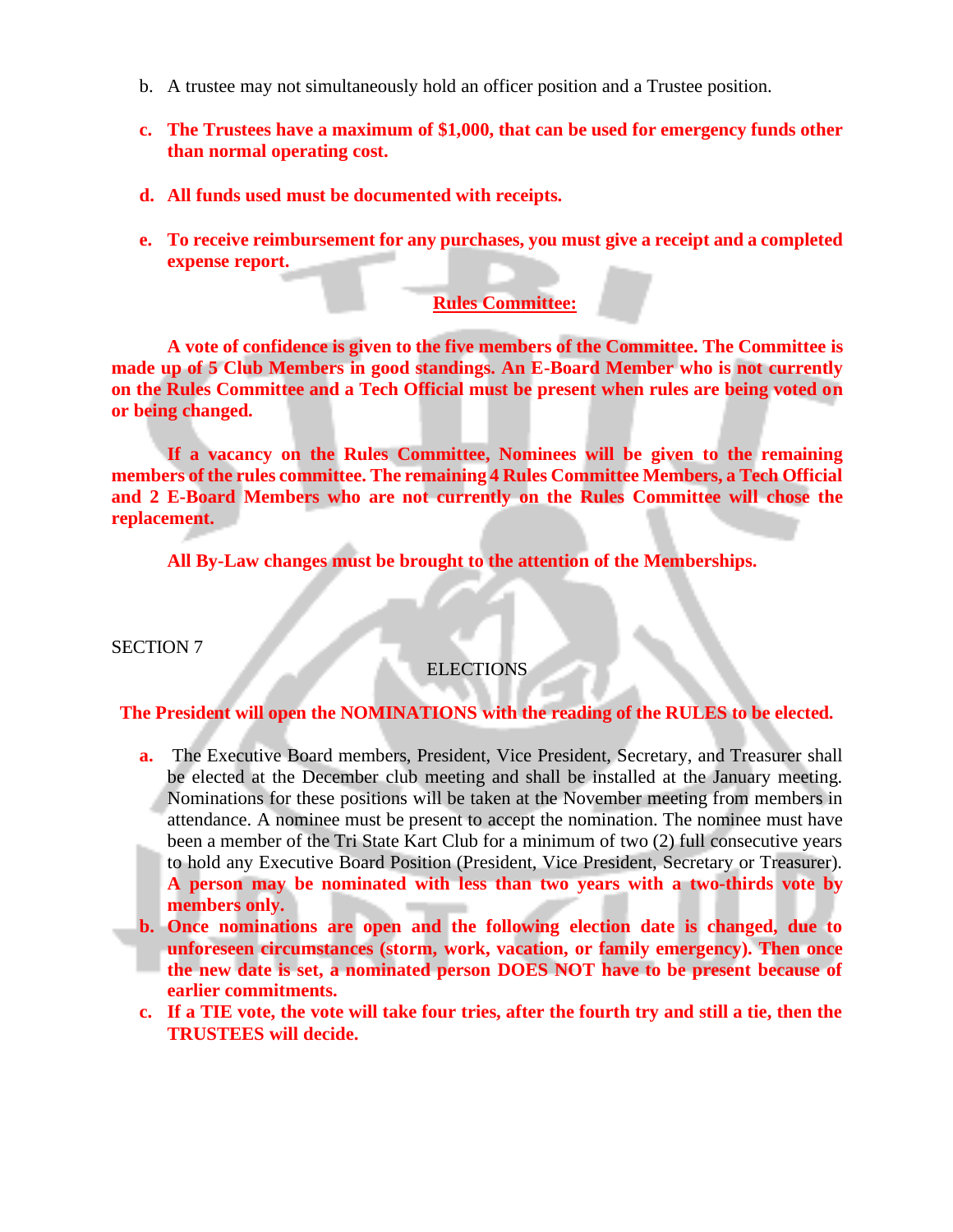d. An officer may not simultaneously hold an officer position and a Trustee position.

### SECTION 8

#### TERM OF OFFICE

The regular term of office shall be for one (1) year, except for the Treasurer, which is a two (2) year term or until a successor is elected and seated.

SECTION 9

### TERMINATION OF OFFICE

All officers of the Tri State Kart Club shall at the end of their term in office, give to their successors, all documents, money, and/or property of the Tri State Kart Club that they have in their possession.

SECTION 10

## FORFEIT OF OFFICE

If any officer or Trustee of the club does not discharge the duties of his/her office for three (3) consecutive meetings, he/she will lose the position unless they can show good reason, or if the club by a formal vote decides otherwise.

SECTION 11

## VACANCY IN OFFICE

In case of a vacancy in office, the Trustees shall have the power to fill that vacancy until the next annual election or until the membership votes to elect a member to that position.

SECTION 12

### RESIGNATION

Any officer except the Treasurer shall have the privilege of resigning at any time by having his/her resignation read at a meeting. The Treasurer may resign after his/her resignation is read at a meeting and all accounts audited and reported as correct.

SECTION 13

DUTIES OF THE TRUSTEES

Part 1 General

The Trustees will:

a. Ensure that there is continuity from year to year.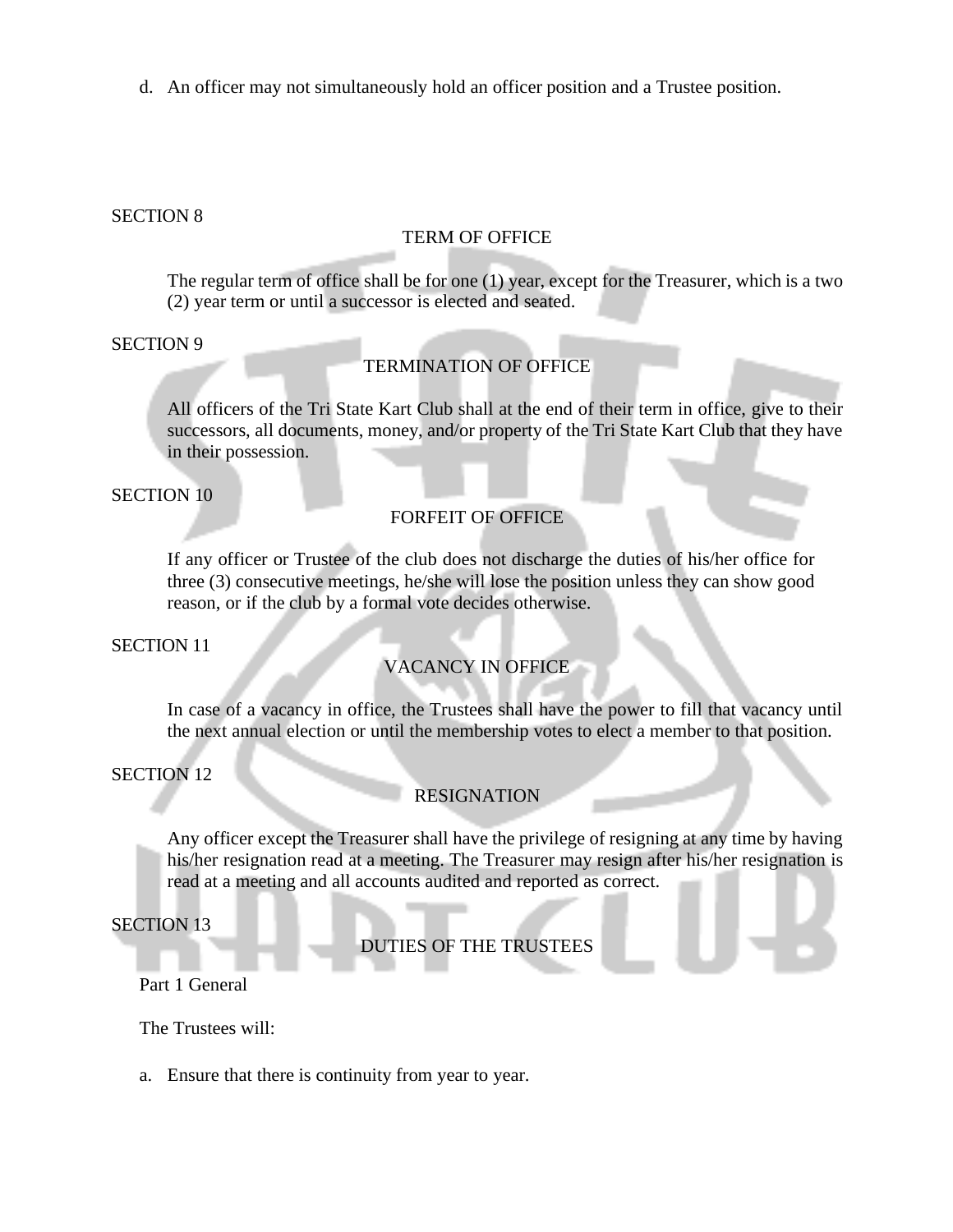- b. Aid new officers by providing them with information on their specific duties, requirements and procedures of each office, and their responsibilities.
- c. Be the keepers of all records so that information is readily available from previous years.
- d. Work with the accountant and treasurer from year to year to ensure all local, state, and federal tax requirements are met and that proper documentation is kept.
- e. Be involved with all multi-year projects approved by the membership and keep officers and membership advised of the progress.
- f. Have the responsibility to the membership to ensure that the clubs' best interests are always being looked after. Should, in the Trustees opinion, any action of an officer or member be detrimental to the club, the issue will be brought to the membership.

## Part 2 Assigned Duties

- a. The other Trustees shall designate one Trustee to act as spokesperson for the Trustees. The spokesperson will schedule meetings for the Trustees and Executive Board on a regular basis and will ensure that minutes are kept for these meetings and made available to all persons in attendance. The spokesperson will be the recipient of all appeals made to the Trustees by racers and/or members.
- b. One Trustee shall be appointed as the keeper of all records. He/she will manage all archives of the club.
- c. One Trustee shall be chosen as the financial officer. He/she will ensure that the finances of the club are kept in good order. Be responsible for the signing of any check for any expenditure over one thousand dollars (\$1,000.00) and to ensure that this expenditure has been approved by the membership. He/she will collaborate with the treasurer to ensure that all local, state, and federal documents and forms are kept and filed with the appropriate agency.
- d. One Trustee shall be appointed as the property supervisor. He/she will be responsible to oversee the properties Tri State Kart owns, rents, or leases. He/she will ensure that all maintenance is performed, and the race facility is safe for operation.
- e. All Trustees will work to ensure that all racing events, club functions, and club meetings are run in a fair, legal, and orderly manner for all members of the Tri State Kart Club.
- f. All Trustees will decide on appeals presented by the spokesperson.

## DUTIES OF THE OFFICERS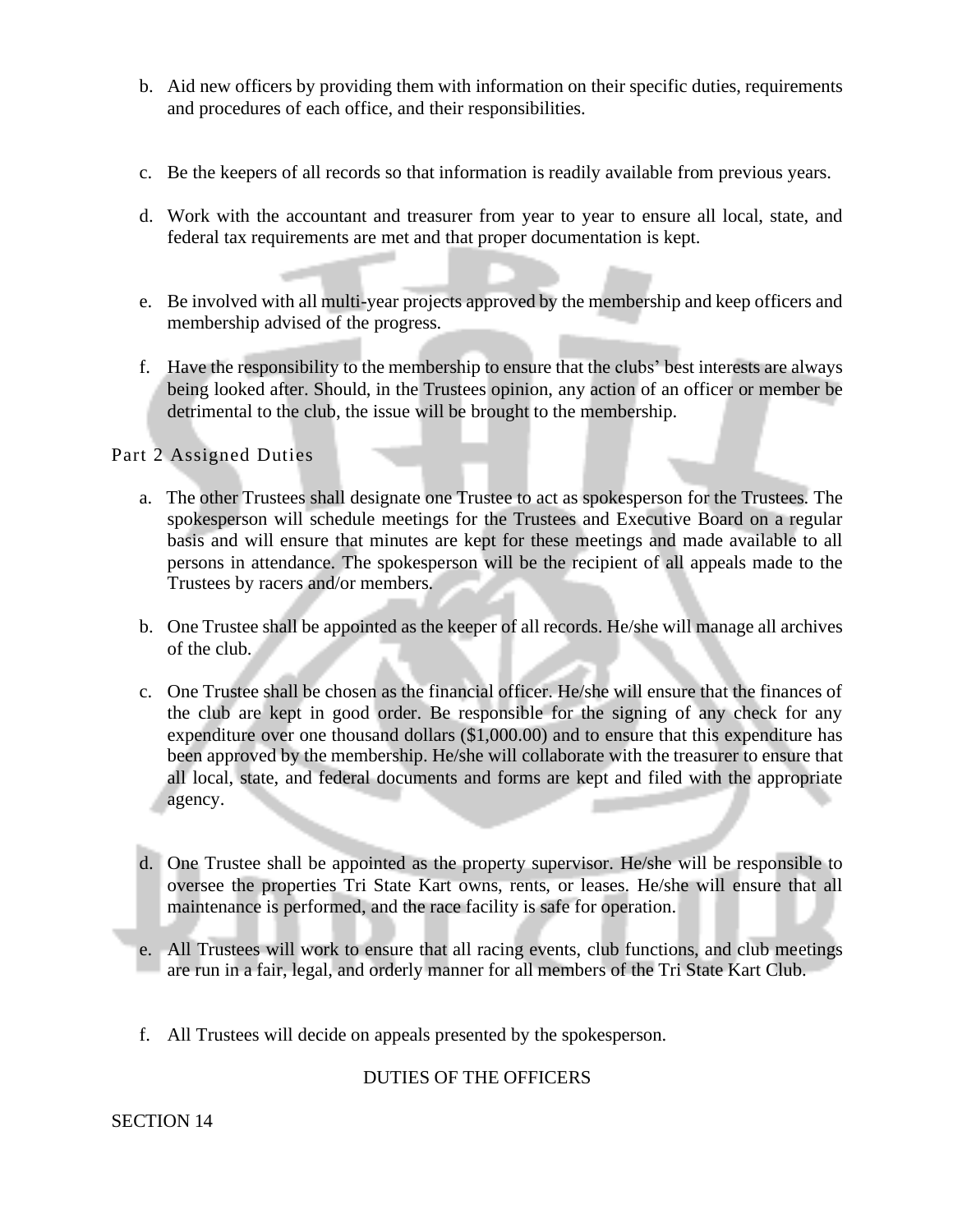### PRESIDENT

- a. The President shall preside at all club meetings during the transaction of business to ensure that the Constitution and By-laws are upheld.
- b. He/she shall conduct all meetings as provided by Roberts Rules of Order. (Revised)
- c. He/she shall oversee all club activities and positions of office.
- d. He/she shall appoint all standing committees when needed.
- e. He/she will be held accountable to the Trustees and club membership.
- f. He/she shall be responsible to inform the Trustees of all club activities.

## SECTION 15

# VICE PRESIDENT

- a. The Vice President shall help the President and assume his/her duties in his/her absence.
- b. He/she will be responsible for the assigning of annual pit spaces.

## SECTION 16

# **SECRETARY**

- a. The Secretary shall record the proceedings of all club meetings and take care of the clubs= correspondence.
- b. He/she will manage keeping membership rosters.
- c. He/she will be responsible for notifying all members of the date, time, and location of regularly scheduled meetings; No later than two (2) weeks prior to the meeting.

## SECTION 17

## TREASURER

- a. The Treasurer or his/her designee will manage the collection of all fees and/or dues and all other moneys pertaining to Tri State Kart Club.
- b. The Treasurer will supply a financial report to the officers and Trustees for quarterly review or upon request.
- c. He/she will supply all financial records for a legal audit upon the completion of each fiscal year.
- d. He/she will manage the accounting of all funds and the timely deposit of these funds into a bank approved by the membership.
- e. He/she will manage providing an operational spreadsheet and a spreadsheet for all allocated funds which will include an itemized breakdown of funds.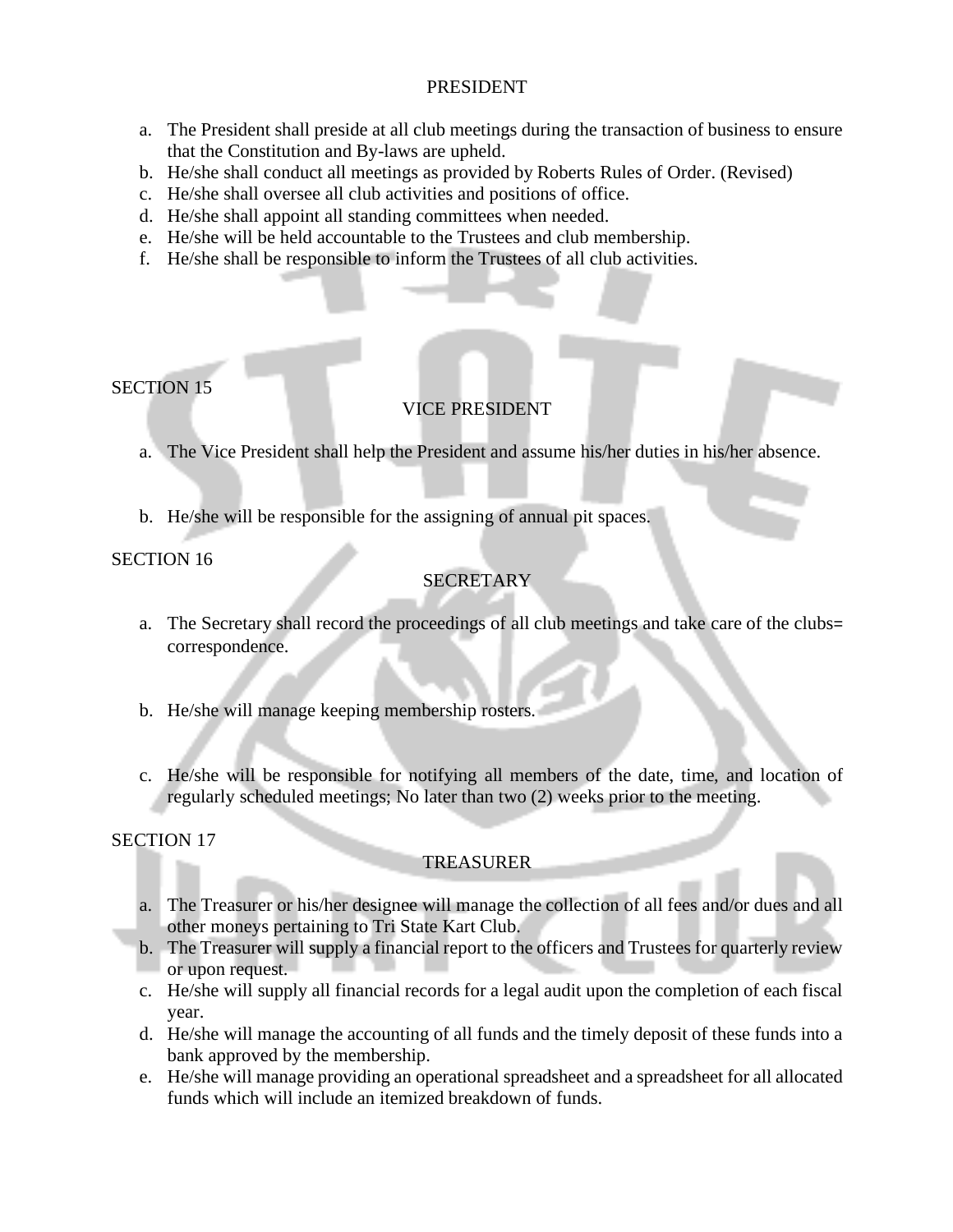#### SECTION 18

### RACE DIRECTOR

- a. The Race Director, who is appointed by the President and approved by the membership, shall be charged with executing all the duties with the running of any club sponsored competition as well as working in conjunction with the flagger/starter.
- b. The Race Directors decisions during a competition are final.

### Track Workers

- a. Track Workers are independent contractors, not employees of TSKC, and assume full responsibility for all taxes or charges on any funds received from Tri State Kart Club, Inc.
- b. **Employee demographic information must be received prior to obtaining your first paycheck.**

### **Part Suppliers**

- **a. A parts Supplier must pay a one-time suppliers fee of \$200.00.**
- **b. You must present the Club with a copy of your current tax identification number annually.**
- **c. All suppliers are responsible for their own taxes.**
- **d. All Suppliers must be a member in good standings.**
- **e. If you need a pit spot, you must enter in the Pit Lottery.**

#### ARTICLE III

### SECTION 19

#### **MEETINGS**

### Part 1

- a. There shall be a regular business meeting every month unless waived at the earlier meeting.
- b. A minimum of fifteen (15) members including two (2) officers and two (2) Trustees shall constitute a quorum for the transaction of business at a scheduled monthly meeting.
- c. Non-members of the club may attend meetings with the consent of the body, but do not have the power to vote or take part in any discussion unless recognized by the President.
- d. All voting is to be done by a show of hands unless 1/3 or more members present request a secret ballot.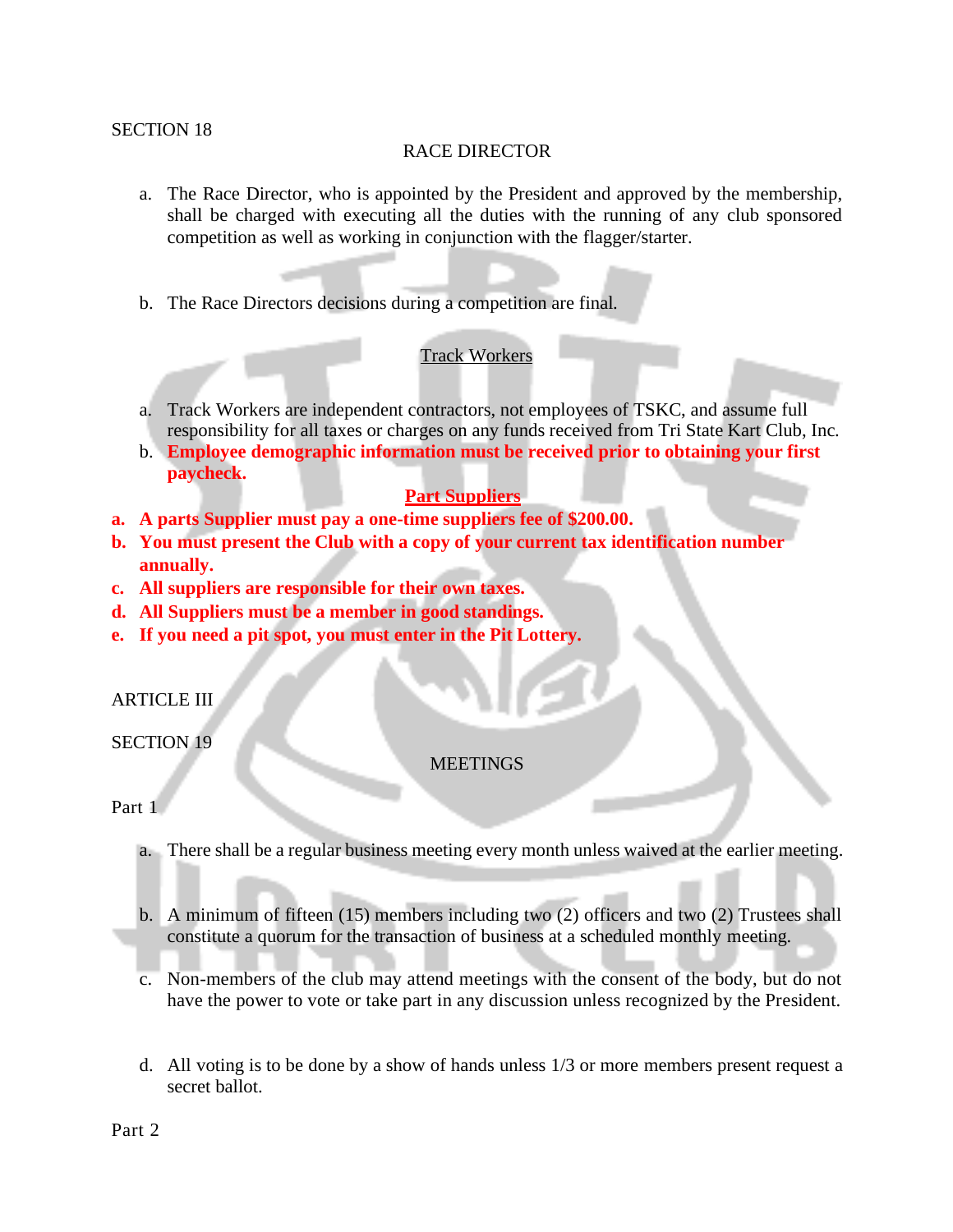- a. The regular order of business at a regular meeting shall be:
	- 1. Reading of the minutes of the earlier meeting.
	- 2. Treasurer's report.
	- 3. Standing committee reports.
	- 4. Special committee reports.
	- 5. Reading of and action on communications.
	- 6. Old business.
	- 7. Nomination of new officers (November meeting) Election of officers (December meeting) Officers Change Over (January meeting)
	- 8. New business.
	- 9. Presentation of bills other than fixed expenses.
	- 10. Roll call (if asked).
	- 11. Adjournment.

# ARTICLE IV

SECTION 20

## DUES AND ASSESSMENTS

- a. Dues shall consist of an annual fee to be decided by the officers, approved by the Trustees, and presented to the membership, with added assessments during the year if needed.
- b. Dues (renewal) must be paid to receive points. Points will be awarded from the time your dues are paid in full.

## ARTICLE V

SECTION 21

## FUNDS

- a. All race fees and dues unless otherwise specified, go into the general fund. Pit spot fees will be deposited into the track improvement fund and may be dispersed to other funds per membership approval.
- b. All monies received are to be deposited into the club's bank account and are used only for the maintenance and interests of the club and its members. However, a two-thirds vote of the members present at a general meeting, constituting a quorum, can vote the appropriation of funds from the club treasury for the disposition by the officers for any practical purpose agreed upon. All capital improvements shall be agreed to by the Trustees and the officers with equal votes and then voted upon by the membership.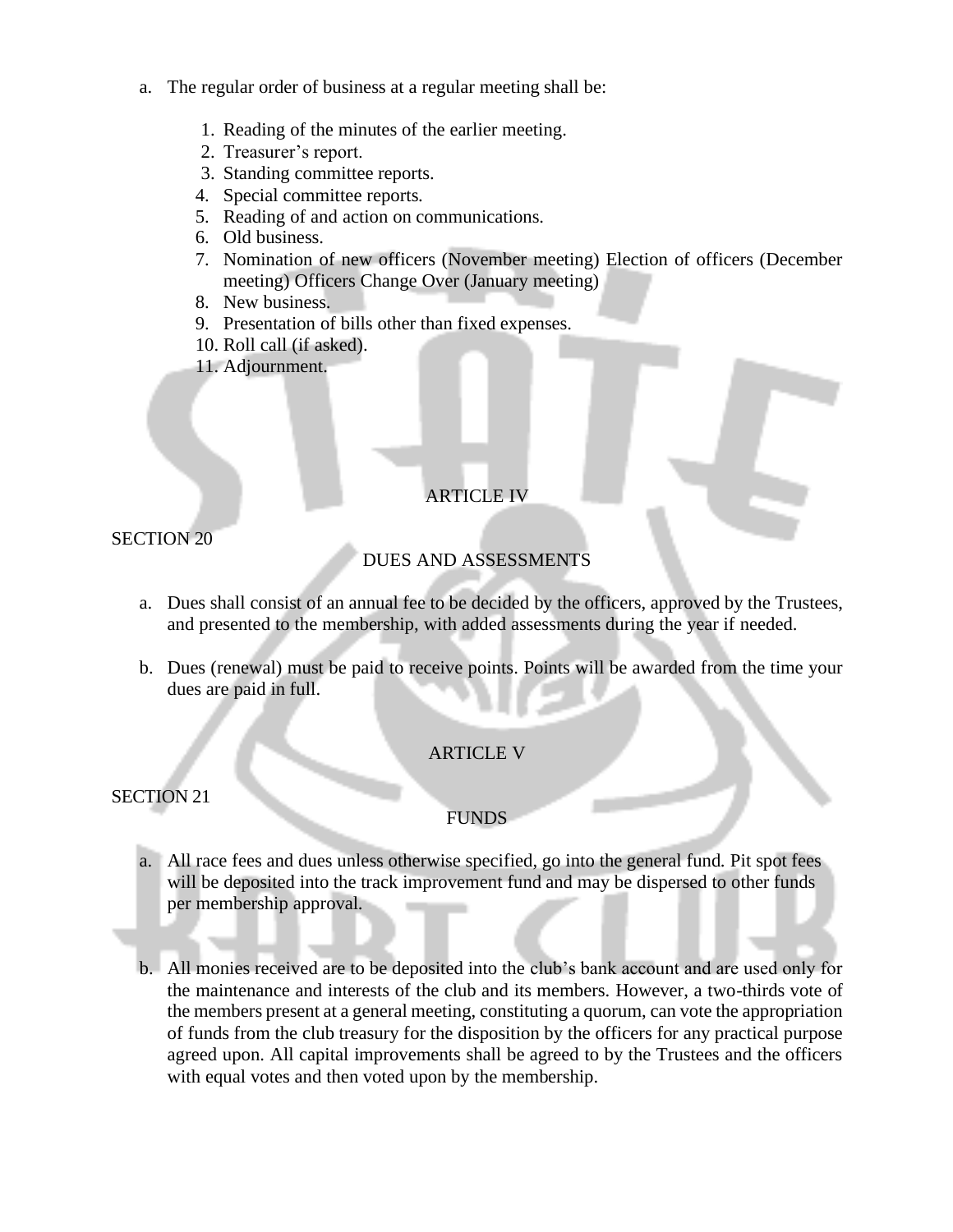### ARTICLE VI

#### SECTION 22

#### MEMBERSHIP

#### Part 1 Classes of membership

a. Individual: All members must be at least eighteen (18) years of age. Any person who has paid annual dues and assessments shall be considered an active member. Annual membership shall run for the club's fiscal year which is January 1<sup>st</sup>-December 31<sup>st.</sup>

b. Family Plan: Anyone under eighteen (18) years of age will join through the clubs Family Plan. The submittal of a membership application to the club will grant members of that family, spouse, and children less than eighteen (18) years of age to membership privileges. However, voting privileges will be extended only to those who are at least eighteen (18) years of age and have a paid membership. Any family member upon reaching his/her eighteenth (18<sup>th</sup>) birthday becomes a regular member upon payment of individual membership.

**c. Lifetime Memberships: Any lifetime member will be chosen by the E-board, trustees, and current lifetime members only. A lifetime membership entitles the member to a free membership with voting privileges.**

#### Part 2

a. It is strongly recommended that members attend all club meetings, particularly elections, and exercise your right to vote.

### SECTION 23

No member may sue, threaten to sue, or press charges against another member, any official, any club officer or Trustee. Any member that discredits or brings slander to the club=s wellbeing will be subject to expulsion.

### SECTION 24

All persons taking part in any way in a club-sponsored event must sign a personal injury release form.

#### SECTION 25

#### **SUSPENSIONS**

a. Any member may be suspended or expelled. Such action is called for as included in the penalty section of these By-Laws, or by acting upon a petition signed by at least five (5) active members. Such a petition must say the charges involved and the action asked.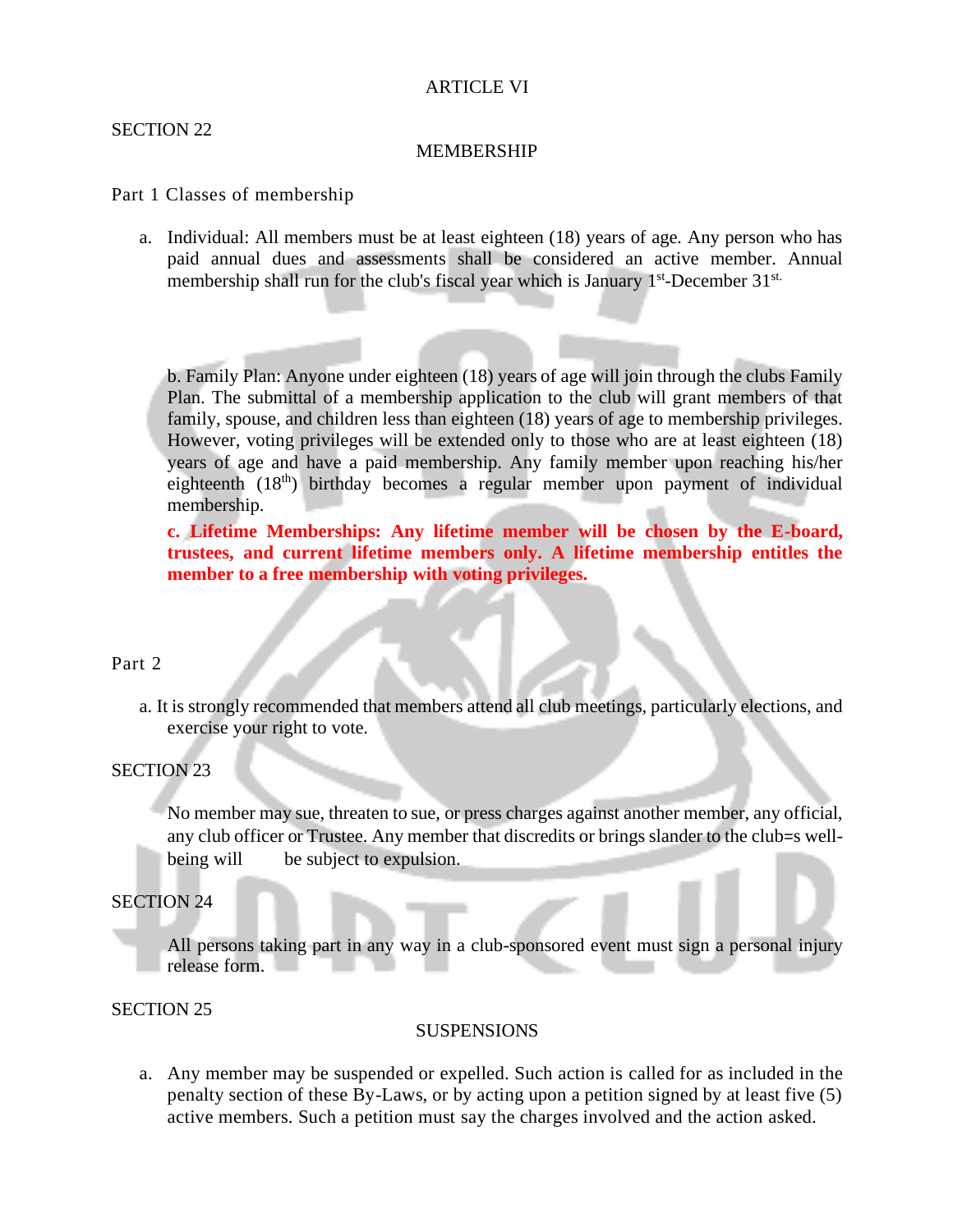- b. The accused will be notified of the complaint and pending action about these charges.
- c. The accused may give a statement or may appear in person before the Trustees and the four (4) elected officers who will all have an equal vote as to the determination of the appeal.
- d. Any member under suspension shall be barred from the premises during the period of suspension.
- e. Upon the end of his/her suspension and upon payment of all back dues and fees of the current year, a suspended member may be restored to a member in good standing.

## **ARTICLE VII**

SECTION 26

### PROCEDURAL RULES

Except where these By-Laws may say otherwise, business shall be conducted and parliamentary procedure shall be followed by procedures laid down in Roberts Rules of Order, Revised.

## ARTICLE VIII

SECTION 27

## **AMENDMENTS**

Any suggestion to alter or amend this **BY-LAW** shall be in writing and voted on by the membership, subject to the approval of a minimum of 3 Trustees.

## ARTICLE IX

SECTION 28

### ENACTMENT

- a. All earlier Constitutions and By-Laws with all amendments and additions thereto are hereby repealed and rendered inoperative upon adoption of this consolidating amendment to the By-Laws.
- b. Neither the club, nor its officers, nor its members, shall upon adoption of this consolidating amendment to the By-Laws, be controlled by any other instrument.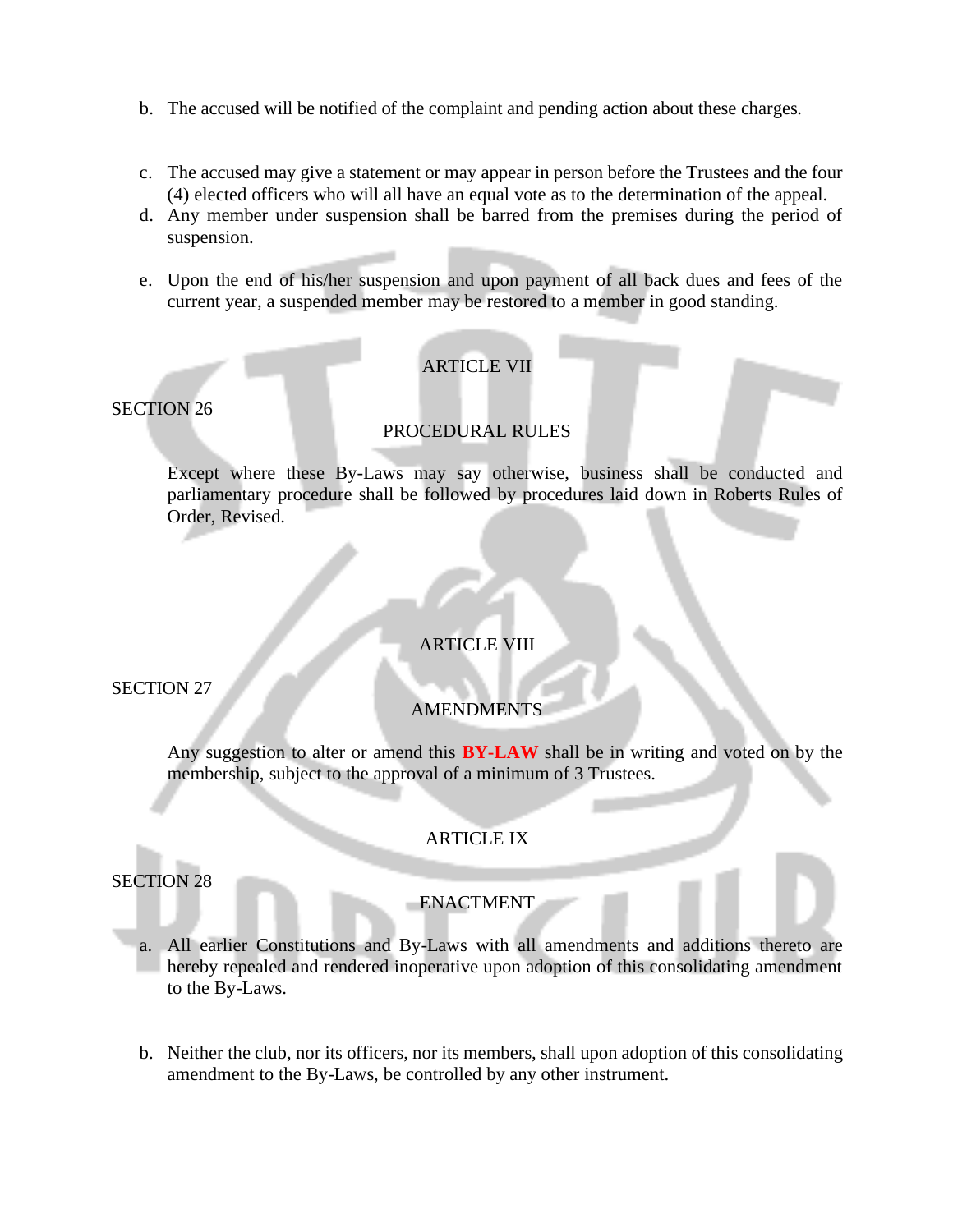### ARTICLE X

### SECTION 29

### PENALTIES

- a. Reprimand: This will be a verbal/written warning for a rule infraction given by the Race Director.
- b. Disqualification: (one day) Imposed by the Race Director and or officers present at the time of the infraction. This action will lead to the loss of any trophies and/or points.
- c. Suspension: Period of suspension will depend on the severity of the infraction and will be relayed to the offender in writing. Suspension is based on a joint decision of officials and will be imposed on the day of the infraction. If the suspension is for a period longer than one (1) day, it will be by a joint vote of the officers and Trustees.
- e. Expulsion from the club: The officers and Trustees will impose this. Their decision would be presented before a regular meeting of the club and the final decision made by the membership. When expulsion is being considered, the offender must be notified in writing no more than (6) days after the infraction that he/she is under suspension until the next regular club meeting. The expelled member, after the end of six (6) months, may apply for membership.

## PROTEST PROCEDURES

### SECTION 30

Any protest of a technical decision should be made in the following manner:

- a. Protests about a decision of the tech official should be made in writing to the president or highest elected official at the track within one half hour (30 minutes) of the completion of the race in question.
- b. Only the top five finishers in the feature can file a technical protest, including an engine protest for the engine that finishes ahead of them.
- c. An engine protest is two hundred dollars. (\$200)
- d. In addition, the protestor's engine will be torn down and inspected to the same extent that the protest engine is.
- e. If the engine is found legal, Competitor receives the \$200 that was put up for the protest
- f. If the engine is found illegal, \$200 goes back to the protestor
- g. If both the competitor and the protestor's engine is found illegal, the \$200 fee will go to the Tri State Kart Club